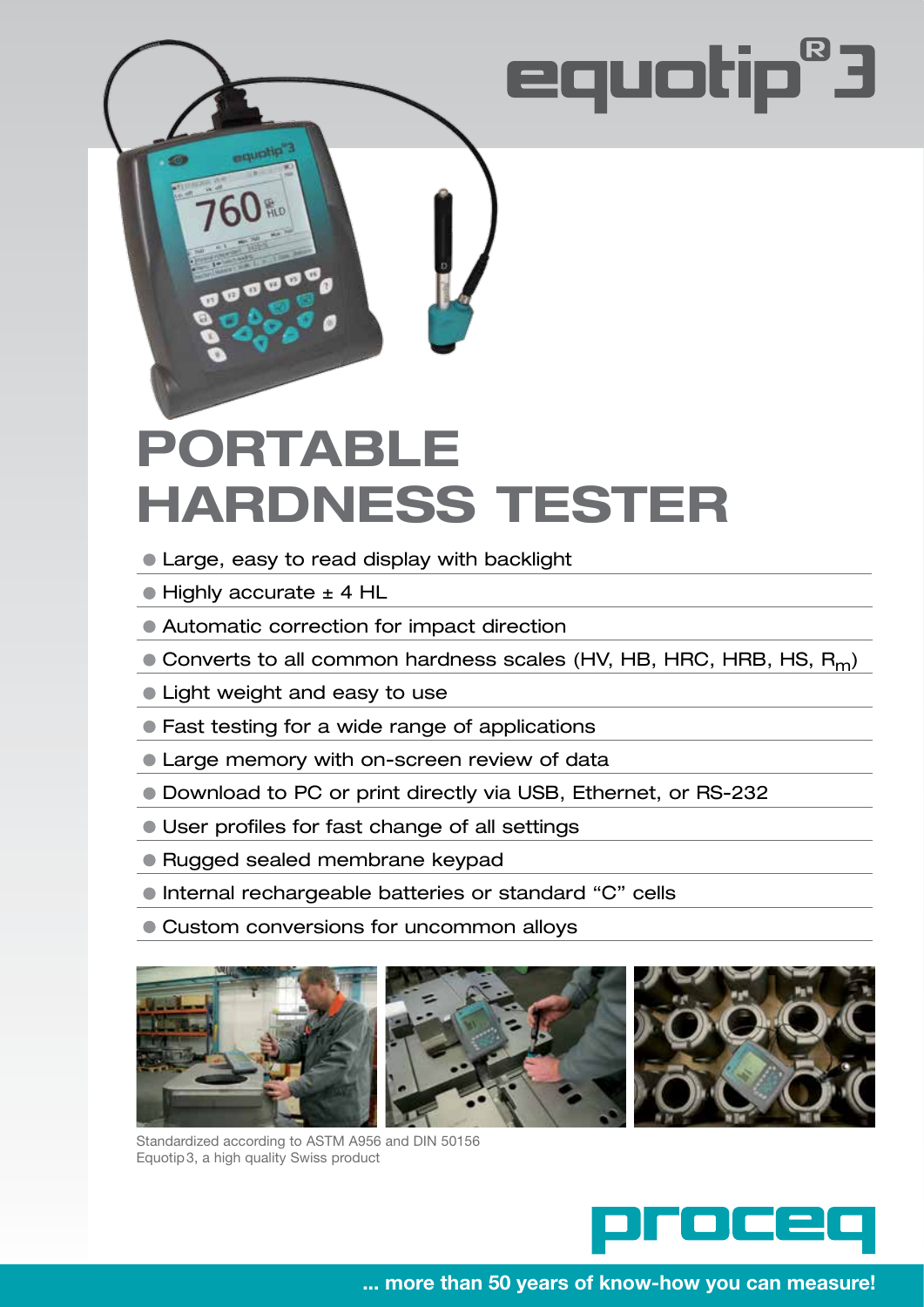

#### **Application Range**

- Good for all metals
- Ideal for production level testing
- Best suited for on-site testing of heavy, big or already installed parts
- Handy for difficult to access or confined test locations
- Automatic compensation for impact direction
- Excellent for material selection and acceptance tests
- Easy to use and accurate on curved test surfaces ( $R > 10$  mm)

#### **The Equotip Measuring Principle**

Equotip uses a proven, dynamic testing principle. An impact body with a hard metal test tip is propelled by spring force against the surface of the test piece. Surface deformation takes place when the impact body hits the test surface, which will result in loss of kinetic energy. This energy loss is detected by a comparison of velocities  $v_i$  and  $v_r$  when the impact body is at a precise distance from the surface for both the impact and rebound phase of the test, respectively.

Velocity measurements are achieved through a permanent magnet in the impact body that generates an induction voltage in the coil of the impact device. The signal voltage is proportional to the velocity of the impact body. Signal processing provides the hardness reading for display and storage.

### **Primary Industries**

- Metal production & processing
- Automotive & transportation
- Machinery & power plants
- Petro-chemical, refineries
- Aerospace & shipyard
- Metal constructions
- Testing services & laboratories



#### **Performing the Hardness Test**

**Easy to use** – simple operating elements allow for accurate measurements even by occasional users.



tube forward. **only in the test piece at the hardness value will be** the hardness value will be



desired test point. **instantaneously displayed.** 



**1. Load 2. Place 3. Measure 4. Display** Simply load the impact Then place and hold the Trigger the impact by pressing Showing all information device by sliding the loading impact device on the surface the trigger button. The on a large clear display.

Modern electronics with power saving features provide for long operating life. The large LCD display always shows how the Equotip is configured to test. Variable function keys allow for quick change of common test parameters, and the on screen hint line shows the other active control keys. The context sensitive help files give the operator quick access to the operating instructions with the press of a single button.

No subjective measuring errors are possible, giving highly repeatable results. Internal self diagnostics with error messages assure reliable test results. Readings can be stored automatically in the internal memory or sent directly to a printer. PC evaluation software allows for data analysis.

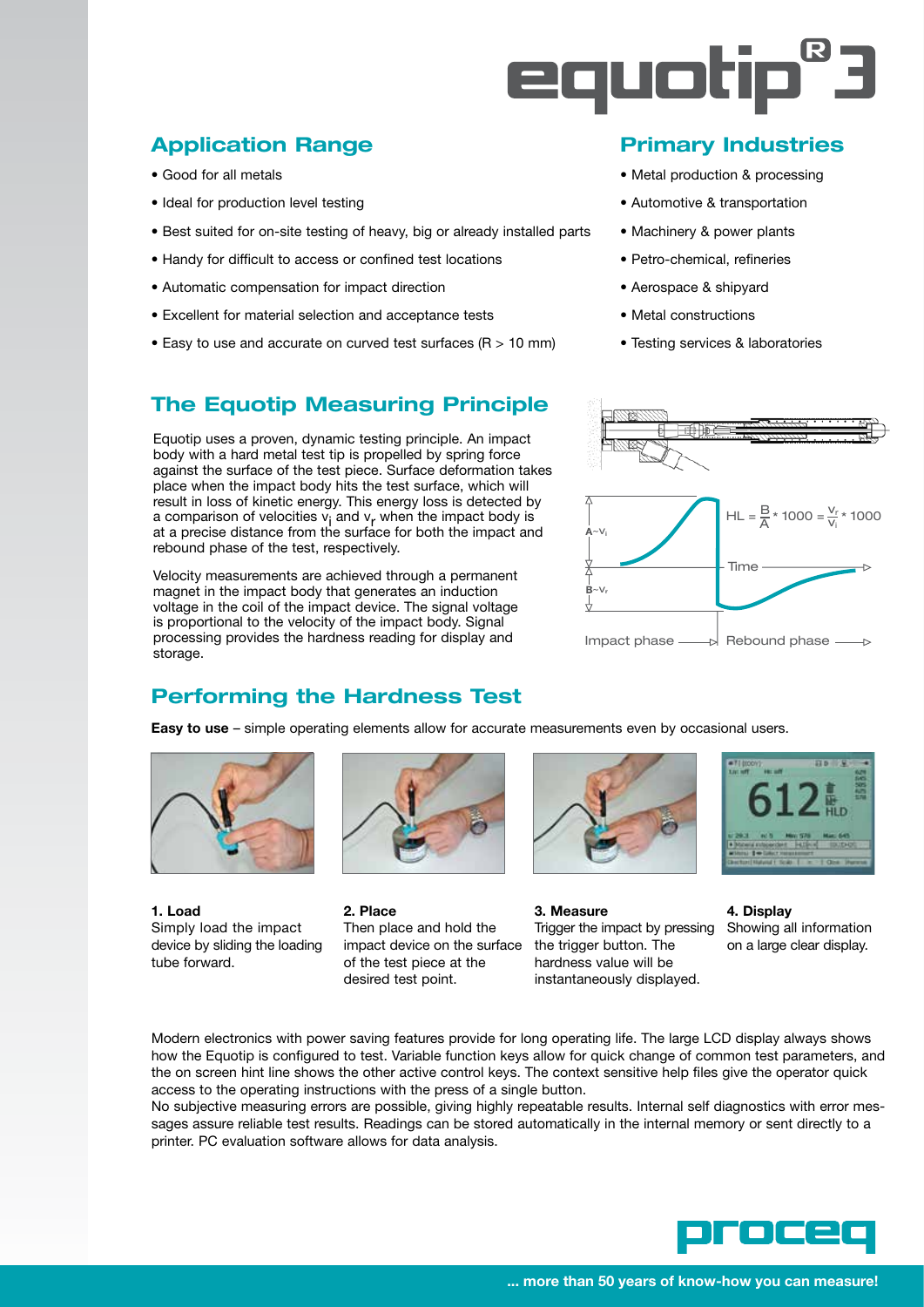# equotip<sup>8</sup>3

### **Advanced Equotip® 3 Impact Devices**

Equotip<sup>®</sup> 3 impact devices D, G, C, E, S consisting of: Equotip<sup>®</sup> 3 impact device, impact body, support rings, cleaning brush, cable (4-pole)

Equotip $^{\circledR}$  3 impact devices DL consisting of:

Equotip ${}^{\circledR}$  3 impact device, impact body, support rings, cleaning brush, cable (4-pole), perspex sleeve

Equotip ${}^{\circledR}$  3 impact devices DC consisting of:

Equotip ${}^{\circledR}$  3 impact device, impact body, support rings, cleaning brush, cable (4-pole), loading stick



| <b>Type</b> | Part number | Application area                                                                                                                        | Impact energy | Indenter                                    |
|-------------|-------------|-----------------------------------------------------------------------------------------------------------------------------------------|---------------|---------------------------------------------|
| C           | 353 00 500  | Reduced impact energy. For surface-hardened<br>components, coatings, thin or impact-sensitive<br>parts (small indentation).             | 3 Nmm         | Tungsten carbide<br>$3 \text{ mm}$          |
| D           | 353 00 100  | Most widely used probe. For the majority of<br>testing applications.                                                                    | 11 Nmm        | Tungsten carbide<br>3 mm                    |
| <b>DC</b>   | 353 00 110  | Short impact device. For applications in re-<br>stricted spaces, e.g. in bores, cylinders or for<br>measurements in assembled machines. | 11 Nmm        | Tungsten carbide<br>$3 \, \text{mm}$        |
| <b>DL</b>   | 353 00 120  | Slim measuring nose. For measurement under<br>extreme space limitations or on the floor of<br>grooves.                                  | 11 Nmm        | Tungsten carbide<br>$2.8 \text{ mm}$        |
| E           | 353 00 400  | Diamond indenter. For measurements in extreme<br>hardness ranges (above 50 HRC / 650 HV). Tool<br>steels with high carbide content.     | 11 Nmm        | Polycrystalline diamond<br>$3 \, \text{mm}$ |
| G           | 353 00 300  | Increased impact energy. Solid components,<br>e.g. heavy-duty casts and forged parts.                                                   | <b>90 Nmm</b> | Tungsten carbide<br>$5 \text{ mm}$          |
| S           | 353 00 200  | Ceramic indenter. For measurements in extreme<br>hardness ranges (above 50 HRC / 650 HV). Tool<br>steels with a high carbide content.   | 11 Nmm        | Ceramics<br>3 mm                            |

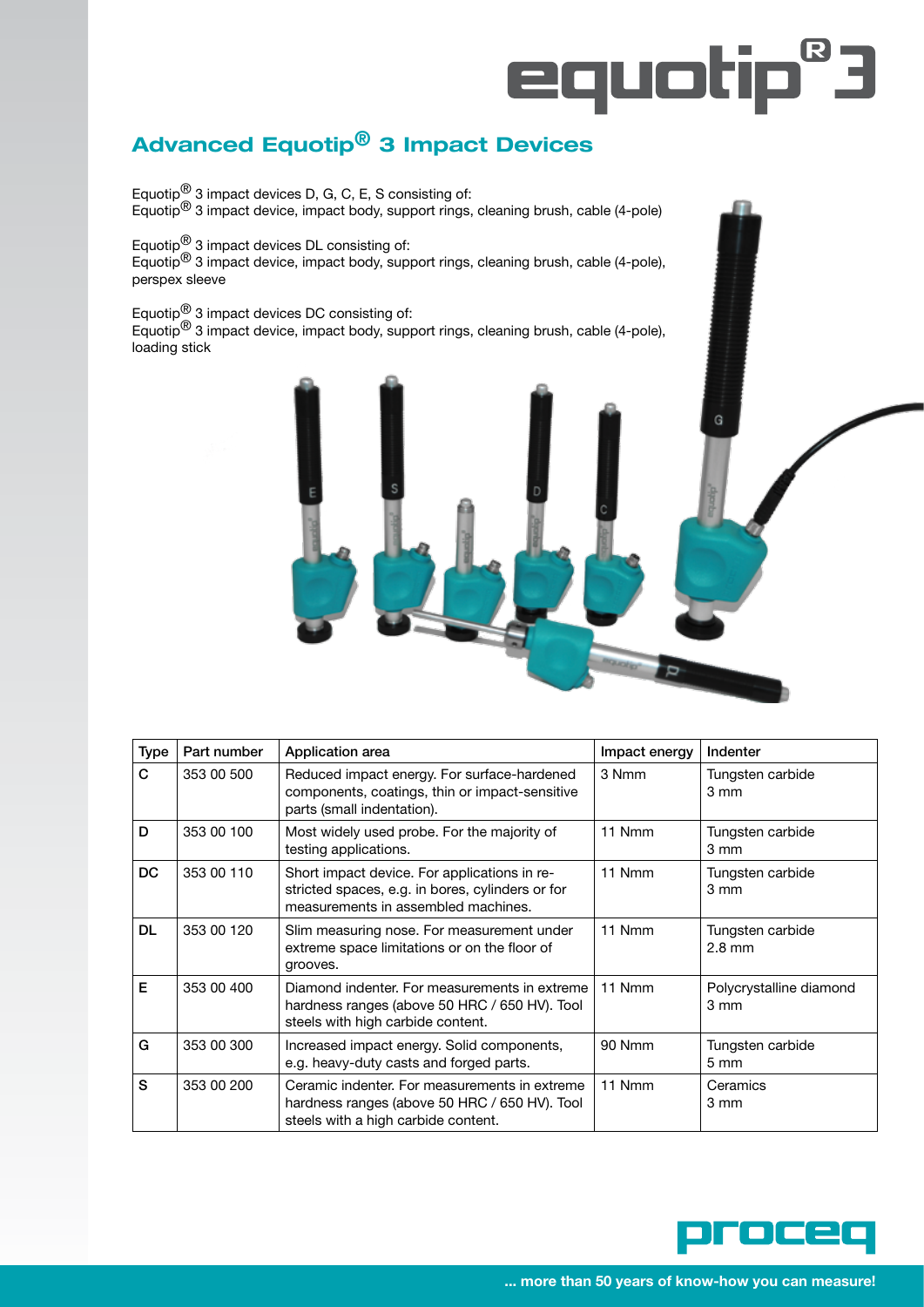# equotip<sup>8</sup>3

#### **Equotip3 Measuring Range**

| <b>Fields of application</b>         |                                              |                                                 | D/DC                                     | <b>DL</b>                                | S                                         | Е                                         | G                               | C                                         |
|--------------------------------------|----------------------------------------------|-------------------------------------------------|------------------------------------------|------------------------------------------|-------------------------------------------|-------------------------------------------|---------------------------------|-------------------------------------------|
| 1 Steel and cast steel               | <b>Vickers</b><br><b>Brinell</b><br>Rockwell | HV<br><b>HB</b><br><b>HRB</b>                   | 81-955<br>81-654<br>38-100               | 80-950<br>81-646<br>37-100               | 101-964<br>101-640                        | 84-1211<br>83-686                         | 90-646<br>48-100                | 81-1012<br>81-694                         |
|                                      |                                              | <b>HRC</b><br><b>HRA</b>                        | $20 - 68$                                | $21 - 68$                                | 22-70<br>61-88                            | 20-72<br>61-88                            |                                 | 20-70                                     |
|                                      | Shore<br>Rm N/mm <sup>2</sup>                | HS<br>σ1<br>$\sigma$ <sub>2</sub><br>$\sigma$ 3 | 30-99<br>275-2194<br>616-1480<br>449-847 | 31-97<br>275-2297<br>614-1485<br>449-849 | 28-104<br>340-2194<br>615-1480<br>450-846 | 29-103<br>283-2195<br>616-1479<br>448-849 | 305-2194<br>618-1478<br>450-847 | 30-102<br>275-2194<br>615-1479<br>450-846 |
| 2 Cold work tool steel               | <b>Vickers</b><br>Rockwell C                 | HV<br><b>HRC</b>                                | 80-900<br>21-67                          | 80-905<br>21-67                          | 104-924<br>$22 - 68$                      | 82-1009<br>23-70                          |                                 | 98-942<br>20-67                           |
| 3 Stainless steel                    | <b>Vickers</b><br><b>Brinell</b><br>Rockwell | HV<br>HB<br><b>HRB</b><br><b>HRC</b>            | 85-802<br>85-655<br>46-102<br>$20 - 62$  |                                          | 119-934<br>105-656<br>70-104<br>21-64     | 88-668<br>87-661<br>49-102<br>$20 - 64$   |                                 |                                           |
| 4 Cast iron lamellar graphite GG     | <b>Brinell</b><br><b>Vickers</b><br>Rockwell | <b>HB</b><br>HV<br><b>HRC</b>                   | 90-664<br>90-698<br>21-59                |                                          |                                           |                                           | 92-326                          |                                           |
| 5 Cast iron, nodular graphite GGG    | <b>Brinell</b><br><b>Vickers</b><br>Rockwell | <b>HB</b><br><b>HV</b><br><b>HRC</b>            | 95-686<br>96-724<br>21-60                |                                          |                                           |                                           | 127-364<br>19-37                |                                           |
| 6 Cast aluminium alloys              | <b>Brinell</b><br><b>Vickers</b><br>Rockwell | <b>HB</b><br>HV<br><b>HRB</b>                   | 19-164<br>22-193<br>24-85                | 20-187<br>21-191                         | 20-184<br>22-196                          | 23-176<br>22-198                          | 19-168<br>24-86                 | 21-167<br>23-85                           |
| 7 Copper/zinc-alloys (brass)         | <b>Brinell</b><br>Rockwell                   | <b>HB</b><br><b>HRB</b>                         | 40-173<br>14-95                          |                                          |                                           |                                           |                                 |                                           |
| 8 CuAl/CuSn-alloys (bronze)          | <b>Brinell</b>                               | <b>HB</b>                                       | 60-290                                   |                                          |                                           |                                           |                                 |                                           |
| 9 Wrought copper alloys, low alloyed | <b>Brinell</b>                               | HB                                              | 45-315                                   |                                          |                                           |                                           |                                 |                                           |

### **Test Piece Requirements**

|                                                                                                           | <b>Impact devices</b><br><b>D. DC. DL. E. S</b>                           | C                                                                          | G                                                                 |
|-----------------------------------------------------------------------------------------------------------|---------------------------------------------------------------------------|----------------------------------------------------------------------------|-------------------------------------------------------------------|
| <b>Preparation of the surface</b>                                                                         |                                                                           |                                                                            |                                                                   |
| Roughness class ISO<br>Max. roughness depth R <sub>t</sub><br>Centre line average CLA, AA, R <sub>a</sub> | N7<br>$10 \mu m/400 \mu$ inch<br>$2 \mu m / 80 \mu n$ ch                  | N5<br>$2.5 \mu m/100$ unch<br>$0.4 \mu m/16 \mu n$ ch                      | N9<br>$30 \mu m/1200 \mu$ inch<br>7 um/275 uinch                  |
| Min. weight of samples                                                                                    |                                                                           |                                                                            |                                                                   |
| of compact shape<br>on solid support<br>coupled on plate                                                  | $5$ kg/11lbs<br>$2 \overline{\text{kg}}$ /4.5 lbs<br>$0.05$ kg/ $0.2$ lbs | $1.5$ kg/ $3.3$ lbs<br>$0.5$ kg $/1.1$ lbs<br>0.02 kg/0.045 lbs            | 15kg/33lbs<br>$5 \text{kg}/11 \text{ lbs}$<br>$0.5$ kg $/1.1$ lbs |
| Min. thickness of sample                                                                                  |                                                                           |                                                                            |                                                                   |
| uncoupled<br>coupled<br>surface layer thickness                                                           | 25 mm / 0.98 inch<br>$3mm/0.12$ inch<br>$0.8$ mm $/0.03$ inch             | $15$ mm / 0.59 inch<br>$1 \text{mm} / 0.04$ inch<br>$0.2$ mm $/0.008$ inch | 70 mm/2.73 inch<br>$10$ mm/0.4 inch                               |
|                                                                                                           |                                                                           |                                                                            |                                                                   |

|                                                         | Impact devices<br><b>D. DC. DL. E. S.</b>                    | C                                                                       | G                                             |
|---------------------------------------------------------|--------------------------------------------------------------|-------------------------------------------------------------------------|-----------------------------------------------|
| Indentation size on test surface<br>with 300 HV, 30 HRC |                                                              |                                                                         |                                               |
| diameter<br>depth                                       | $0.54 \,\mathrm{mm} / 0.021$ inch<br>$24 \mu m/960 \mu$ inch | $0.38$ mm/0.015 inch<br>$12 \mu m / 480 \mu n$ ch                       | 1.03 mm/0.04 inch<br>$53 \mu m/2120 \mu$ inch |
| with 600 HV, 55 HRC                                     |                                                              |                                                                         |                                               |
| diameter<br>depth                                       | $0.45$ mm/0.017 inch<br>$17 \mu m/680 \mu$ inch              | $0.32 \,\mathrm{mm} / 0.012 \,\mathrm{inch}$<br>$8 \mu m/2560 \mu$ inch | $0.9$ mm/0.035<br>41 um/1640 uinch            |
| with 800 HV, 63 HRC                                     |                                                              |                                                                         |                                               |
| diameter<br>depth                                       | $0.35$ mm/ $0.013$<br>$10 \mu m / 400 \mu$ inch              | $0.30$ mm $/0.011$ inch<br>7 um/280 uinch                               |                                               |

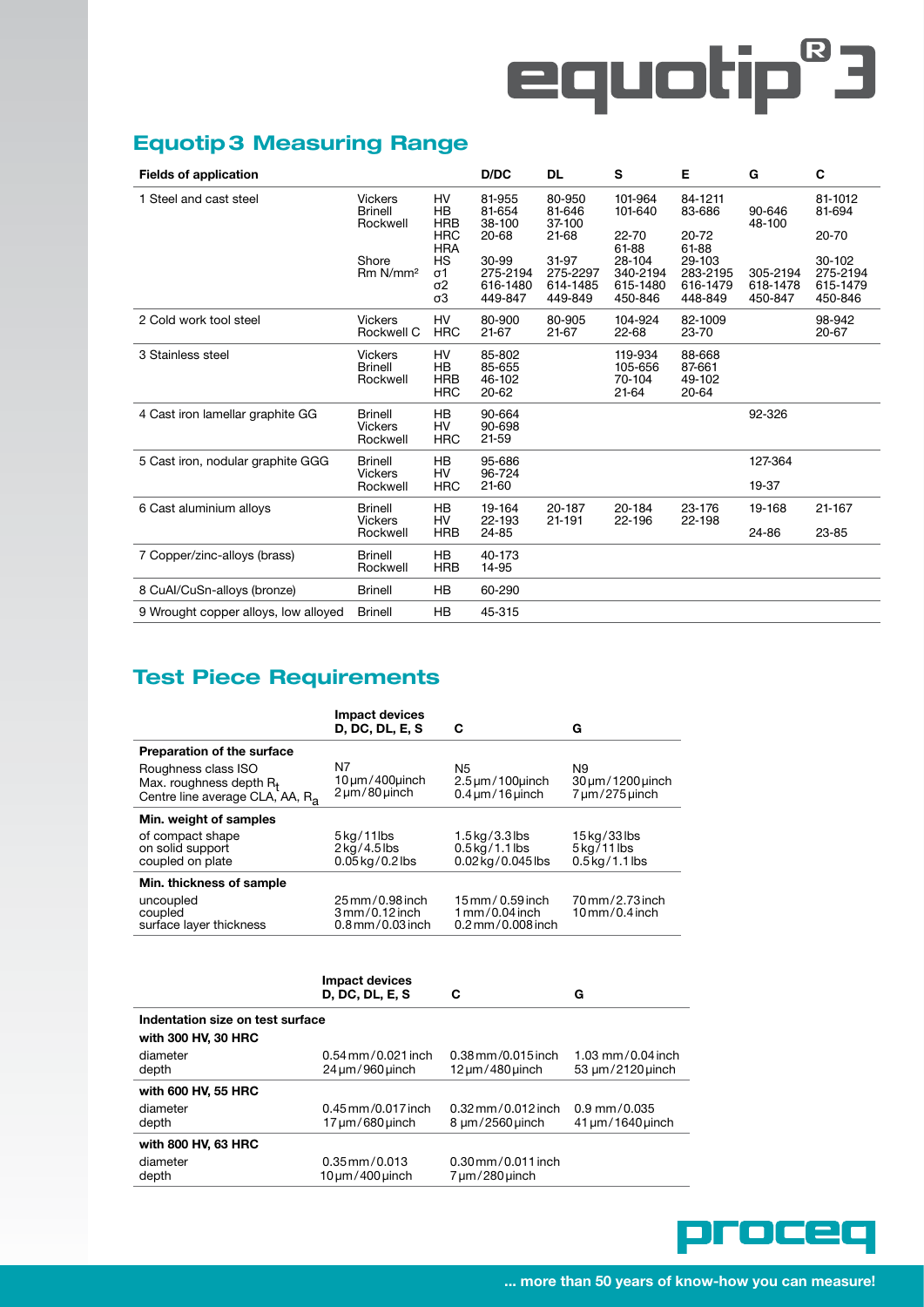# equotip®

### **Equotip® Test Blocks**

Proceq is world-leading with its wide range of different Leeb metal hardness test blocks and the only producer of Leeb instruments who addresses all relevant standards (e.g. DIN 50156, ASTM 956-06) completely. Test blocks are an essential component of any hardness testing equipment.

Blocks of various hardness levels are available as required by national measurement standards. The customers should choose the blocks based on the hardness level which is used for their particular application. This guarantees that the instrument's functionality can be verified on-site within the correct hardness range.



Equotip test blocks are delivered calibrated with the impact device that the customer uses to check his metal parts, e.g. in HLD, HLDL, HLE. This means that the calibrations are precise and are not based on conversions. Calibration certificates are issued by Proceq (factory calibration) or an accredited institute (national traceability), as per customer request.

#### **Technical Information**

| <b>DIMENSIONS:</b> 170 x 200 x 45 mm (6.7 x 7.9 x 1.8 inches)                                     |
|---------------------------------------------------------------------------------------------------|
| <b>WEIGHT:</b> 780g plus approx. 120g battery pack                                                |
| <b>UNIT MATERIAL:</b> shock resistant ABS plastic                                                 |
| <b>UNIT DISPLAY:</b> large, QVGA LCD with adjustable contrast and backlight                       |
| <b>RESOLUTION:</b> 1 HL; 1 HV; 1 HB; 0.1 HRC; 0.1 HRB; 0.1 HS; 1 N/mm <sup>2</sup> R <sub>m</sub> |
| <b>INTERNAL DATA STORAGE:</b> ~ 100'000 measured values                                           |
| <b>BATTERY TYPE:</b> rechargeable Li-lon or 3 standard size "C" cells                             |
| <b>OPERATING TEMPERATURE:</b> 0 to $+50^{\circ}$ C (32 to 122 $^{\circ}$ F)                       |
| <b>STORAGE TEMPERATURE: -10 to +60°C (14 to 140°F)</b>                                            |
| <b>HUMIDITY:</b> 90 $%$ max.                                                                      |
| <b>INPUT-SOCKETS IMPACT DEVICES: 20-pole</b>                                                      |
| <b>COMMUNICATION: Ethernet, USB &amp; RS-232. Bi-directional with PC</b>                          |
| <b>PC APPLICATION PROGRAM: Equolink 3</b>                                                         |
| ACCURACY: $\pm$ 4HL                                                                               |

#### **Standards and Guidelines applied**

ASTM A956 (2006) ASTM E140 (2013) ASME CRTD-91 (2009) DIN 50156 (2007) DGZfP Guideline MC 1 (2008) VDI / VDE Guideline 2616 Paper 1 (2002) Nordtest Technical Reports 99.12, 99.13, 99.36 GB/T 17394 (1998) JB/T 9378 (2001)